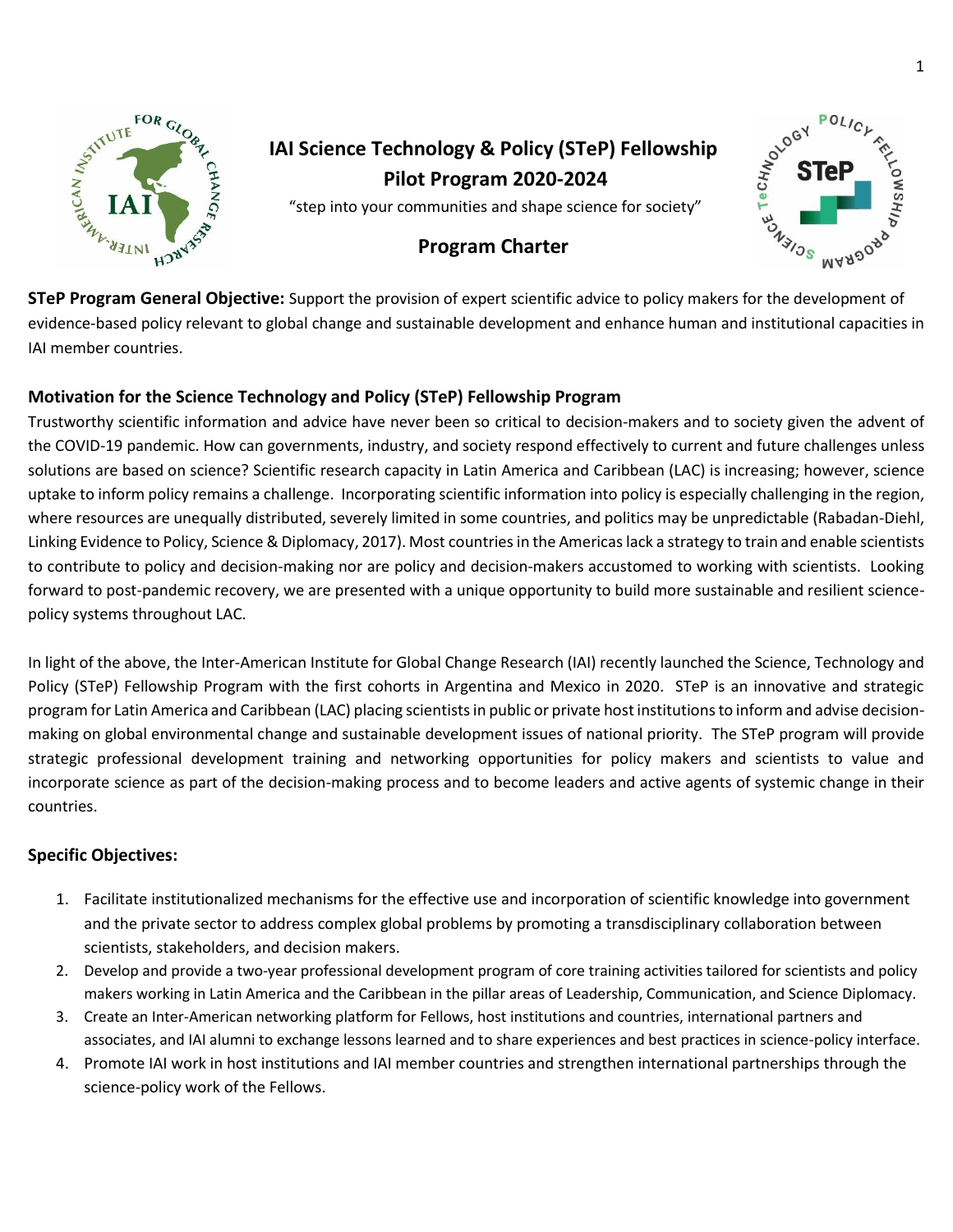### **Program Strategy:**

**Intervention Model**: The IAI will identify host countries/institutions interested in fostering science uptake into policy, negotiate joint agreements, and develop an implementation plan to respond to national priorities to collaboratively implement STeP Fellowship Program and achieve program objectives.

# **Scope:**

| <b>IAI Core Responsibilities</b>                                                                                                                                                                                                                                                                                                                                                                                                                                                                                                                                                                                                                                                                                                                                                                                                                                                                                                                                                                                                                                     | <b>Host Institution</b><br><b>Core Responsibilities:</b>                                                                                                                                                                                                                                                                                                                                                                                                                                                                                                                                                                                                                                                                                                                                                                                                                                                                                                                      |
|----------------------------------------------------------------------------------------------------------------------------------------------------------------------------------------------------------------------------------------------------------------------------------------------------------------------------------------------------------------------------------------------------------------------------------------------------------------------------------------------------------------------------------------------------------------------------------------------------------------------------------------------------------------------------------------------------------------------------------------------------------------------------------------------------------------------------------------------------------------------------------------------------------------------------------------------------------------------------------------------------------------------------------------------------------------------|-------------------------------------------------------------------------------------------------------------------------------------------------------------------------------------------------------------------------------------------------------------------------------------------------------------------------------------------------------------------------------------------------------------------------------------------------------------------------------------------------------------------------------------------------------------------------------------------------------------------------------------------------------------------------------------------------------------------------------------------------------------------------------------------------------------------------------------------------------------------------------------------------------------------------------------------------------------------------------|
| Develop and provide STeP Fellows a two-year professional<br>development program of virtual and in-person core<br>training activities tailored for scientists and policy makers<br>working in Latin America and the Caribbean in the pillar<br>areas of Leadership, Communication and Science<br>Diplomacy.<br>Invite fellows to participate in at least two international<br>events during their Fellowship. These events may be<br>workshops, meetings, scientific, institutional, political and<br>science and political conferences of the IAI or partner<br>institutions. Finance the Fellows' international travel in<br>accordance with IAI travel policies.<br>Establish an inter-American network of Fellows, host<br>institutions and countries and IAI alumni and promote<br>opportunities for international collaboration of fellows<br>from other cohorts for the development of professional<br>collaboration networks, exchange of knowledge,<br>experiences, etc.<br>Produce and disseminate outreach material about program<br>products and results. | Identify priority areas and sectors based on issues of global<br>change, sustainable development, and natural resources,<br>and provide institutional conditions necessary for Fellows<br>to develop their work program and impact plan, including<br>defining a supervisor at the host institution who will<br>support/supervise the fellow's work during the two years<br>of the Fellowship.<br>Define and provide stipends for Fellows for a period of two<br>years in the STeP program. Serve as the primary contact in<br>communication and negotiation with the IAI on any topic<br>regarding the implementation of the program and the<br>financing of fellowship stipends.<br>Support Fellows' supervisors to participate in the STeP<br>professional development training and networking<br>activities and events and finance supervisors' travel to at<br>least two international meetings.<br>Disseminate outreach material about program products<br>and results. |
| Joint Responsibilities: IAI & Host Institution                                                                                                                                                                                                                                                                                                                                                                                                                                                                                                                                                                                                                                                                                                                                                                                                                                                                                                                                                                                                                       |                                                                                                                                                                                                                                                                                                                                                                                                                                                                                                                                                                                                                                                                                                                                                                                                                                                                                                                                                                               |
| Design, where needed, the call for Fellows (considering the priority areas and requirements requested by host country/institution)<br>and its dissemination.<br>Jointly select Fellows (considering the priority areas, requirements requested by host country/institution and those of the IAI, and<br>$\bullet$<br>Fellow's profile).<br>Approve the Fellows' work plan or any modifications regarding the themes, objectives and activities.<br>Form a group of mentors who will support the development of the Fellows' program by considering mentors who have experience                                                                                                                                                                                                                                                                                                                                                                                                                                                                                       |                                                                                                                                                                                                                                                                                                                                                                                                                                                                                                                                                                                                                                                                                                                                                                                                                                                                                                                                                                               |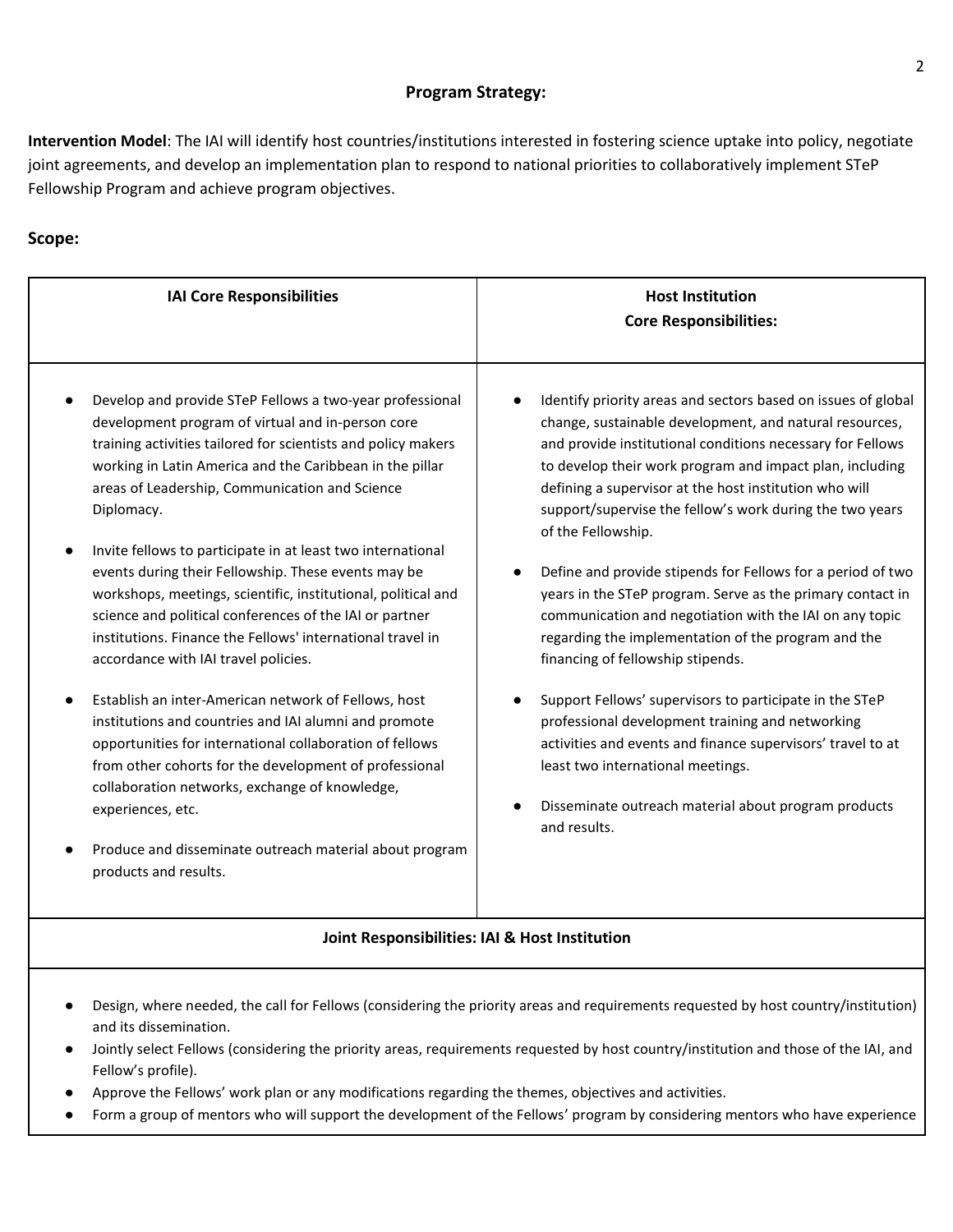in science and decision-making processes.

- Monitor the work of the Fellows during their participation in the program.
- Organize at least two meetings per year to plan, evaluate and manage themes of this collaboration and interaction with Fellows, Supervisors and Mentors.
- Discuss possible adjustments in the development of the program during its execution, especially in each new cycle of call, selection and development of new Fellows every 2 years.
- Develop a manual of best practices, experiences and lessons learned based on the experience of the Fellows and Hosts, to help the IAI and Host Institution improve and develop future programs.
- Disseminate this collaboration and the results and products of the program, through social networks, institutional websites, press releases, as well as possible publications presenting a summary of the results of the fellowship program.
- Jointly seek funds to support additional program activities.

#### **STeP Pilot Program Timeline & Milestones:**



#### **Summarized Budget Commitment & Investment:**

#### Existing Investment:

IAI Core Budget: Staff time for STeP Pilot Program development & implementation IAI International Grant Funds: US National Science Foundation: Training module development Host Organizations: Fellow stipends, institutional support

#### Additional Resources Needed:

- 1. Program Management Staff
- 2. Training materials for Fellows and Host agencies
- 3. Networking, program monitoring & evaluation, workshops, meetings
- 4. Travel
- 5. Communication and outreach
- 6. Equipment and IT software